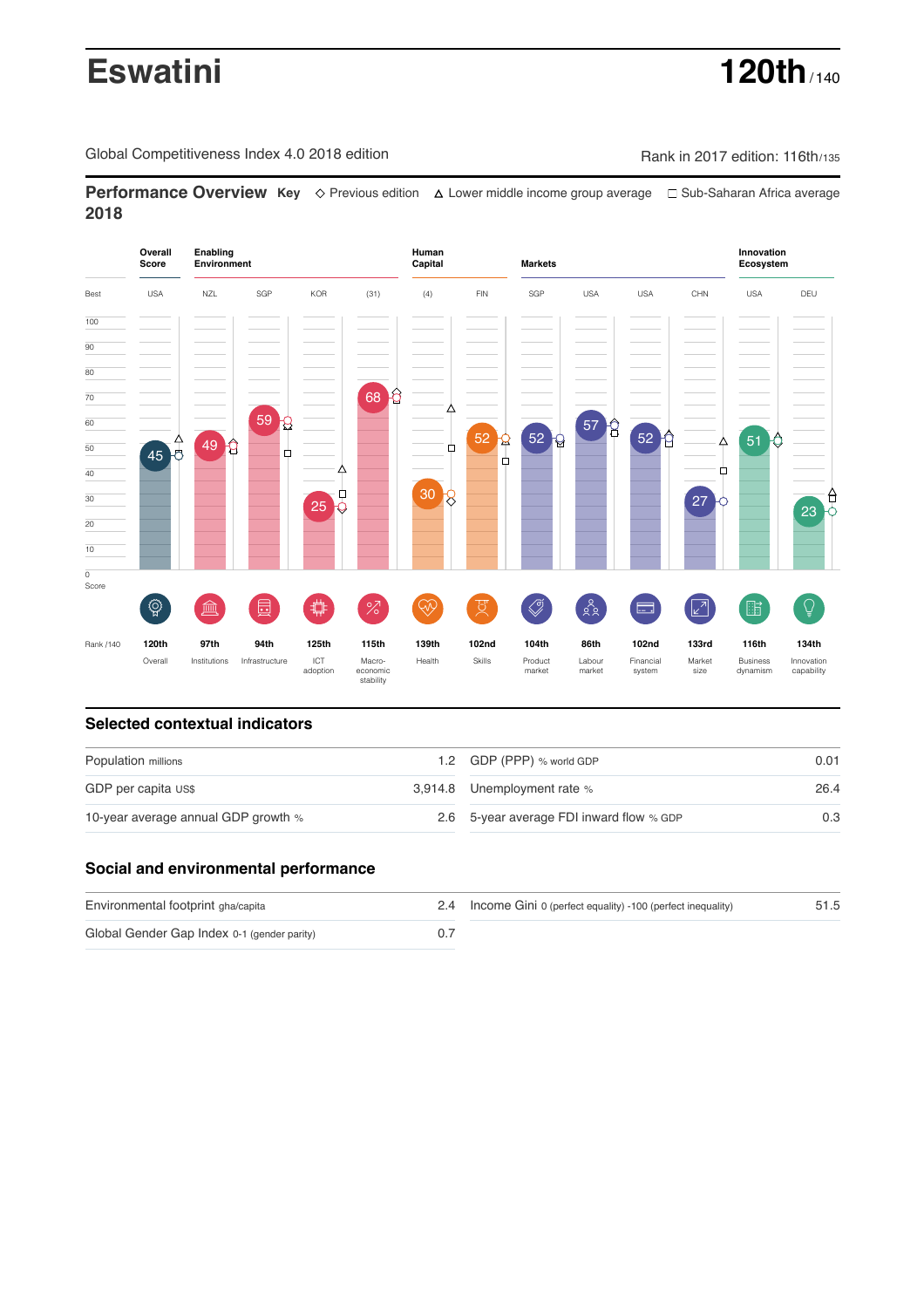## **Eswatini 120th**/140

| <b>Index Component</b>                                                   | Value                    | Score *                  | Rank/140 | <b>Best Performer</b>       |
|--------------------------------------------------------------------------|--------------------------|--------------------------|----------|-----------------------------|
| 無<br>Pillar 1: Institutions 0-100 (best)                                 | $\overline{a}$           | 48.8 ↓                   | 97       | <b>New Zealand</b>          |
| 1.01 Organized crime 1-7 (best)                                          | 5.4                      | $73.4 +$                 | 32       | Finland                     |
| 1.02 Homicide rate /100,000 pop.                                         | 17.3                     | $43.1 =$                 | 129      | Multiple (9)                |
| 1.03 Terrorism incidence 0 (very high) -100 (no incidence)               | 100.0                    | $100.0 =$                | 1        | Multiple (24)               |
| 1.04 Reliability of police services 1-7 (best)                           | 5.2                      | 70.0 ↓                   | 41       | Finland                     |
| 1.05 Social capital 0-100 (high)                                         | 49.7                     | $49.7 =$                 | 76       | Australia                   |
| 1.06 Budget transparency 0-100 (best)                                    | 38.5                     | $38.5 =$                 | 110      | Multiple (2)                |
| 1.07 Judicial independence 1-7 (best)                                    | 3.8                      | 46.7 ↑                   | 71       | Finland                     |
| 1.08 Efficiency of legal framework in challenging regulations 1-7 (best) | 3.2                      | 37.2 ↑                   | 72       | Finland                     |
| 1.09 Freedom of the press 0-100 (worst)                                  | 51.5                     | 48.5 ↓                   | 125      | Norway                      |
| 1.10 Burden of government regulation 1-7 (best)                          | 3.7                      | 44.3 ↓                   | 54       | Singapore                   |
| 1.11 Efficiency of legal framework in settling disputes 1-7 (best)       | 3.5                      | 41.3 ↑                   | 81       | Singapore                   |
| 1.12 E-Participation Index 0-1 (best)                                    | 0.33                     | 33.2 $\uparrow$          | 121      | Multiple (3)                |
|                                                                          | 3.2                      | $35.9$ ↑                 | 106      | Singapore                   |
| 1.13 Future orientation of government 1-7 (best)                         | 39.0                     | 39.0                     | 73       | New Zealand                 |
| 1.14 Incidence of corruption 0-100 (best)                                |                          |                          | 72       |                             |
| 1.15 Property rights 1-7 (best)                                          | 4.3                      | 55.6 个                   |          | Finland                     |
| 1.16 Intellectual property protection 1-7 (best)                         | 3.4                      | 39.7 ↑                   | 115      | Finland                     |
| 1.17 Quality of land administration 0-30 (best)                          | 16.0                     | $53.3 =$                 | 67       | Singapore                   |
| 1.18 Strength of auditing and reporting standards 1-7 (best)             | 5.1                      | 67.8 ↓                   | 46       | Finland                     |
| 1.19 Conflict of interest regulation 0-10 (best)                         | 4.3                      | $43.0 =$                 | 112      | Multiple (2)                |
| 1.20 Shareholder governance 0-10 (best)                                  | 4.0                      | $40.0 =$                 | 106      | Kazakhstan                  |
| 員<br>Pillar 2: Infrastructure 0-100 (best)                               |                          | 58.8 ↑                   | 94       | Singapore                   |
| 2.01 Road connectivity index 0-100 (best)                                | 68.5                     | $68.5 =$                 | 60       | <b>United States</b>        |
| 2.02 Quality of roads 1-7 (best)                                         | 4.3                      | 55.0 $\sqrt{ }$          | 57       | Singapore                   |
| 2.03 Railroad density km of roads/square km                              | 17.3                     | $43.2 =$                 | 43       | Multiple (20)               |
| 2.04 Efficiency of train services 1-7 (best)                             | 3.1                      | $35.3 +$                 | 73       | Switzerland                 |
| 2.05 Airport connectivity score                                          | 188.7                    | $5.9 \downarrow$         | 137      | Multiple (8)                |
| 2.06 Efficiency of air transport services 1-7 (best)                     | 3.7                      | 44.8 ↓                   | 111      | Singapore                   |
| 2.07 Liner Shipping Connectivity Index 0-157.1 (best)                    | n/a                      | n/a                      | n/a      | Multiple (4)                |
| 2.08 Efficiency of seaport services 1-7 (best)                           | 3.4                      | 39.7 ↑                   | 94       | Singapore                   |
| 2.09 Electrification rate % pop.                                         | 84.0                     | 84.0 个                   | 104      | Multiple (66)               |
| Electric power transmission and distribution losses % output<br>2.10     | n/a                      | 94.3 ↑                   | n/a      | Multiple (9)                |
| Exposure to unsafe drinking water % pop.<br>2.11                         | 33.5                     | 67.8 ↑                   | 110      | Multiple (23)               |
| 2.12 Reliability of water supply 1-7 (best)                              | 4.4                      | 56.1 $\sqrt{ }$          | 88       | Switzerland                 |
| ₽<br>Pillar 3: ICT adoption 0-100 (best)                                 | $\overline{a}$           | 24.9 ↑                   | 125      | Korea, Rep.                 |
| 3.01 Mobile-cellular telephone subscriptions /100 pop.                   | 74.1                     | $61.7 =$                 | 125      | Multiple (68)               |
| 3.02 Mobile-broadband subscriptions /100 pop.                            | 12.6                     | n/a                      | 133      | <b>United Arab Emirates</b> |
| 3.03 Fixed-broadband Internet subscriptions /100 pop.                    | 0.5                      | $1.0 =$                  | 116      | Switzerland                 |
| 3.04 Fibre Internet subscriptions /100 pop.                              | n/a                      | n/a                      | n/a      | Korea, Rep.                 |
| 3.05 Internet users % pop.                                               | 28.6                     | 28.6 ↑                   | 105      | Iceland                     |
| ℅<br>Pillar 4: Macroeconomic stability 0-100 (best)                      | $\overline{\phantom{a}}$ | 67.8 $\sqrt{ }$          | 115      | Multiple (31)               |
| 4.01 Inflation annual % change                                           | 7.2                      | 91.2 $\sqrt{ }$          | 115      | Multiple (74)               |
| 4.02 Debt dynamics 0-100 (best)                                          | 44.4                     | 44.4 $\sqrt{ }$          | 110      | Multiple (36)               |
| ųÿ<br>Pillar 5: Health 0-100 (best)                                      |                          | $30.1 \text{ } \uparrow$ | 139      | Multiple (4)                |
| 5.01 Healthy life expectancy years                                       | 49.6                     | $30.1$ 1                 | 138      | Multiple (4)                |
|                                                                          |                          |                          |          |                             |
| 섯<br>Pillar 6: Skills 0-100 (best)                                       | $\overline{a}$           | 52.3 $\uparrow$          | 102      | <b>Finland</b>              |
| 6.01 Mean years of schooling Years                                       | 8.8                      | $58.7 =$                 | 77       | Finland                     |
| 6.02 Extent of staff training 1-7 (best)                                 | 4.0                      | 49.3 $\sqrt{ }$          | 63       | Switzerland                 |
| 6.03 Quality of vocational training 1-7 (best)                           | 3.6                      | 42.5 ↑                   | 105      | Switzerland                 |
| 6.04 Skillset of graduates 1-7 (best)                                    | 3.6                      | 43.7 $\sqrt{ }$          | 102      | Switzerland                 |
| 6.05 Digital skills among population 1-7 (best)                          | 3.1                      | 34.5 ↑                   | 131      | Sweden                      |
| 6.06 Ease of finding skilled employees 1-7 (best)                        | 4.0                      | 49.4 ↑                   | 83       | <b>United States</b>        |
| 6.07 School life expectancy Years                                        | 11.2                     | $62.2 =$                 | 112      | Multiple (9)                |
| 6.08 Critical thinking in teaching 1-7 (best)                            | 3.0                      | $33.1 +$                 | 103      | <b>United States</b>        |
| 6.09 Pupil-to-teacher ratio in primary education Ratio                   | 27.6                     | $56.0 =$                 | 99       | Multiple (6)                |